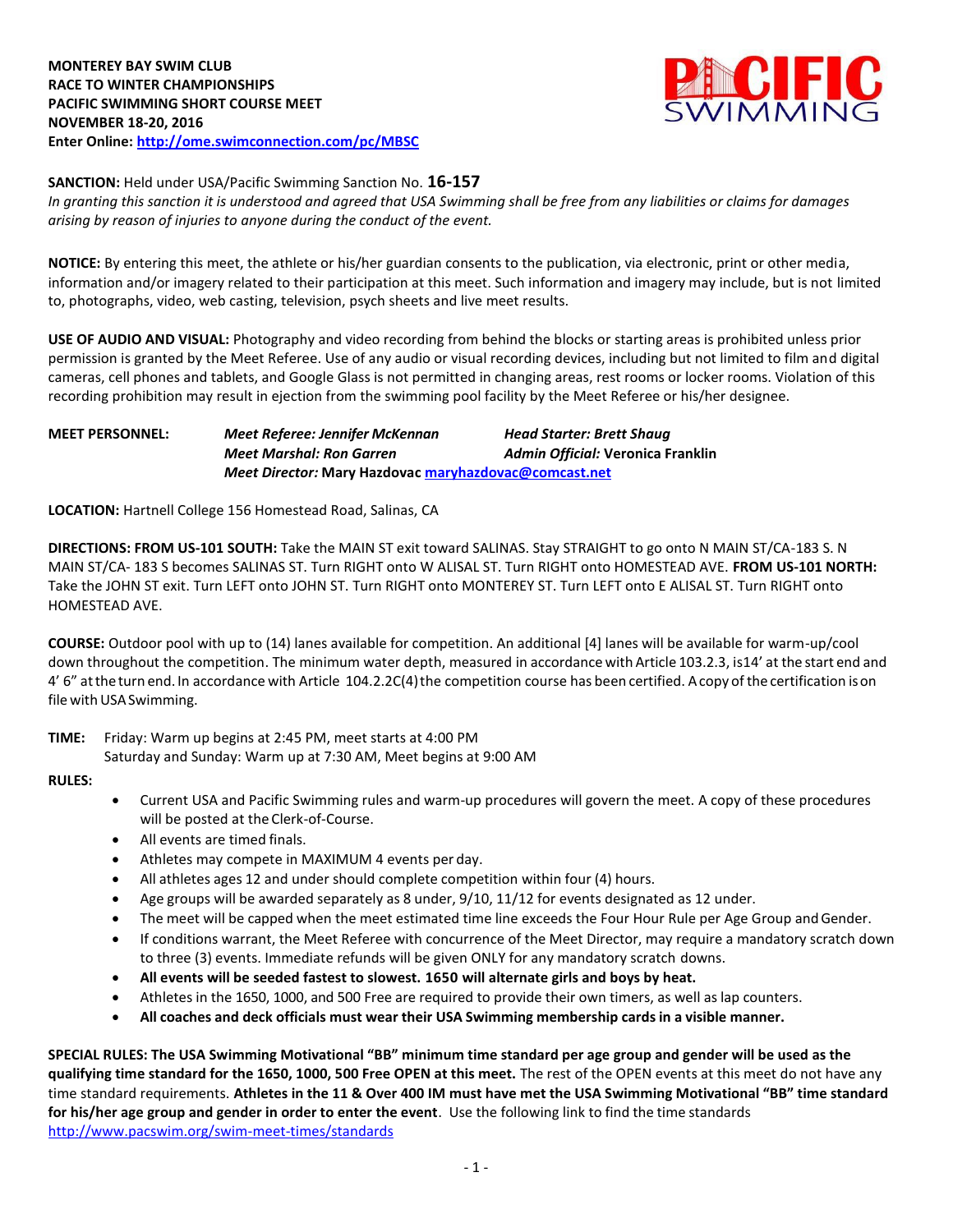**UNACCOMPANIED ATHLETES:** Any USA-S athlete-member competing at the meet must be accompanied by a USA Swimming member-coach for the purposes of athlete supervision during warm-up, competition and warm-down. If a coach-member of the athlete's USA-S Club does not attend the meet to serve in said supervisory capacity, it is the responsibility of the athlete or the athlete's legal guardian to arrange for supervision by a USA-S member-coach. The Meet Director or Meet Referee may assist the athlete in making arrangements for such supervision; however, it is recommended that such arrangements be made in advance of the meet by the athlete's USA-S Club Member-Coach.

**RACING STARTS:** Athletes must be certified by a USA-S member-coach as being proficient in performing a racing start, or must start the race in the water. It is the responsibility of the athletes or the athlete's legal guardian to ensure compliance with this requirement.

# **RESTRICTIONS:**

- Smoking and the use of other tobacco products is prohibited on the pool deck, in the locker rooms, in spectator seating, on standing areas and in all areas used by athletes, during the meet and during warm-up periods.
- Sale and use of alcoholic beverages is prohibited in all areas of the meet venue.
- No glass containers are allowed in the meet venue.
- No propane heater is permitted except for snack bar/meetoperations.
- All shelters must be properly secured.
- Changing into or out of swimsuits other than in locker rooms or other designated areas isprohibited.
- Destructive devices, to include but not limited to, explosive devices and equipment, firearms (open or concealed), blades, knives, mace, stun guns and blunt objects are strictly prohibited in the swimming facility and its surrounding areas. If observed, the Meet Referee or his/her designee may ask that these devices be stored safely away from the public or removed from the facility. Noncompliance may result in the reporting to law enforcement authorities and ejection from the facility. Law enforcement officers (LEO) are exempt per applicable laws.
- **No tents will be allowed on the pool deck, other than Coaches' Tents.**

# **ELIGIBILITY:**

- Athletes must be current members of USA-S and enter their name and registration number on the meet entry card as they are shown on their Registration Card. If this is not done, it may be difficult to match the athlete's with the registration and times database. The meet host will check all athlete registrations against the SWIMS database and if not found to be registered, the Meet Director shall accept the registration at the meet (a \$10 surcharge will be added to the regular registration fee). Duplicate registrations will be refunded by mail.
- Athletes in the "A" Division must have met at least the listed USA Swimming Motivational "A" minimumtime standard. Athletes in the "B" Division must have met at least the listed "B" time standard. All entry times slower than the listed "B" time standard will be in the "C" Division.
- Entries with **"NO TIME"** will be accepted **(Exception - 11 & Over 400 IM and OPEN 1650, 1000, 500 Free. See Special Rules)**
- Entry times submitted for this meet will be checked against a computer database and may be changedin accordance with Pacific Swimming Entry Time Verification Procedures.
- Disabled athletes are welcome to attend this meet and should contact the Meet Director or Meet Referee regarding and special accommodations on entry times and seeding per Pacific Swimming policy.
- Athletes 19 years of age and over may compete in the meet for time only, no awards. Such athletes must have met BB standards for the 17-18 age group if swimming the 1650, 1000,500 Free or 400IM.
- The athlete's age will be the age of the athlete on the first day of the meet.

**ENTRY FEES:** \$4.00 per event plus an \$8.00 participation fee per athlete. Entries will be rejected if payment is not sent at time of request. No refunds will be made, except mandatory scratch downs.

**ENTRY PRIORITY:** Zone 1 South (Z1S) entries postmarked by Monday, October 31, 2016 or entered online by 11:59 p.m. Monday, October 31, 2016 will be given priority acceptance. All entries from Zone 1 South, all other Pacific LSC zones, and other LSC's either postmarked by Monday, November 7, 2016, entered online by 11:59 p.m. Wednesday, Novemeber9, 2016 will be considered in the order that they were received or until meet cap is reached,

**ONLINE ENTRIES:** To enter online go to **<http://ome.swimconnection.com/pc/MBSC20161118>**to receive an immediate entry confirmation. This method requires payment by credit card. Swim Connection, LLC charges a processing fee for this service, equal to \$1 per athlete plus 5% of the total Entry Fees. Please note that the processing fee is a separate fee from the Entry Fees. If you do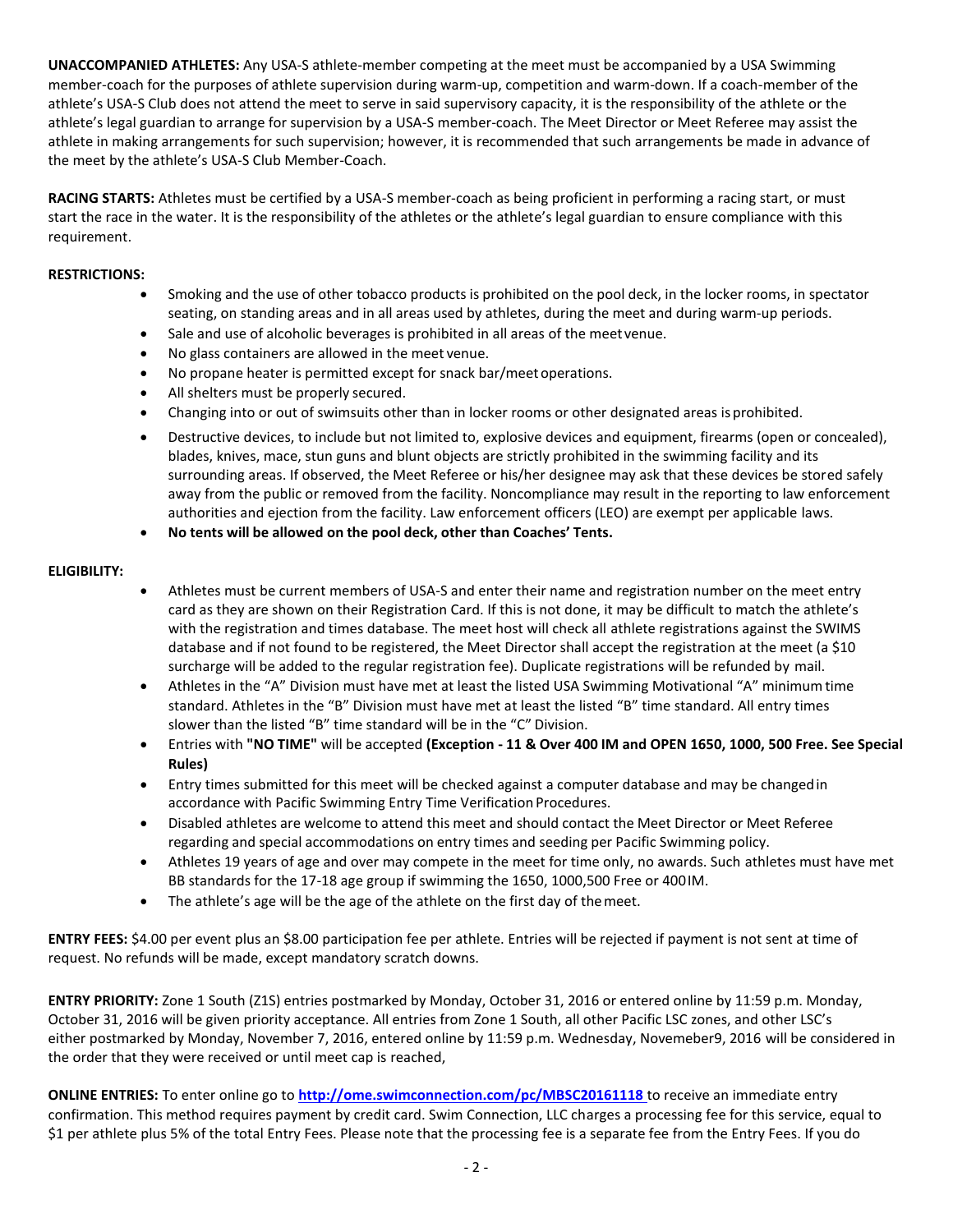not wish to pay the processing fee, enter the meet using a mail entry. **Entering online is a convenience, is completely voluntary, and is in no way required or expected of an athlete by Pacific Swimming.** Online entries will be accepted through Wednesday, **November 9, 2016.**

**MAILED OR HAND DELIVERED ENTRIES**: Entries must be on the attached consolidated entry form. Forms must be filled out completely and printed clearly with athlete's best time. Entries must be postmarked by midnight, Monday, **November 7, 2016** or hand delivered by 6:30 p.m. Wednesday, **November 9, 2016.** No late entries will be accepted. Requests for confirmation of receipt of entries should include a self-addressed envelope.

**Make check payable to**: Monterey Bay Swim Club

**Mail entries to:** Mary Hazdovac 1117 Piedmont Avenue, Pacific Grove, CA 93950 **Hand deliver to:** Monterey Peninsula College, 980 Fremont Street, Monterey, 93940, M-TH only 4-7 PM

**CHECK-IN:** The meet will be deck seeded. Athletes must check-in at the Clerk-of-Course. No event shall be closed more than 30 minutes before the scheduled start of the session. Close of check-in for all individual events shall be no more than 60 minutes before the estimated time of the start of the first heat of the event. Athletes who do not check in will not be seeded and will not be allowed to compete in that event.

**SCRATCHES:** Any athletes not reporting for or competing in an individual timed final event that they have checked in for shall not be penalized.

**AWARDS:** Individual events: Ribbons will be awarded to the 1st – 8th place finishers, for each event designated as an age group event. (8&U, 9-10, 11-12). Awards will be available for pickup by the coaches, or a club representative, the day of the meet.

**PROGRAM**: Program will available for download a[t www.montereyswim.org](http://www.montereyswim.org/) prior to the meet.

#### **ADMISSION:** Free

**SNACK BAR & HOSPITALITY:** A snack bar will be available throughout the competition. Coaches and working deck officials will be provided lunch. Hospitality will serve refreshments to timers and volunteers.

**MISCELLANEOUS:** No overnight parking is allowed. Facilities will not be provided after meet hours.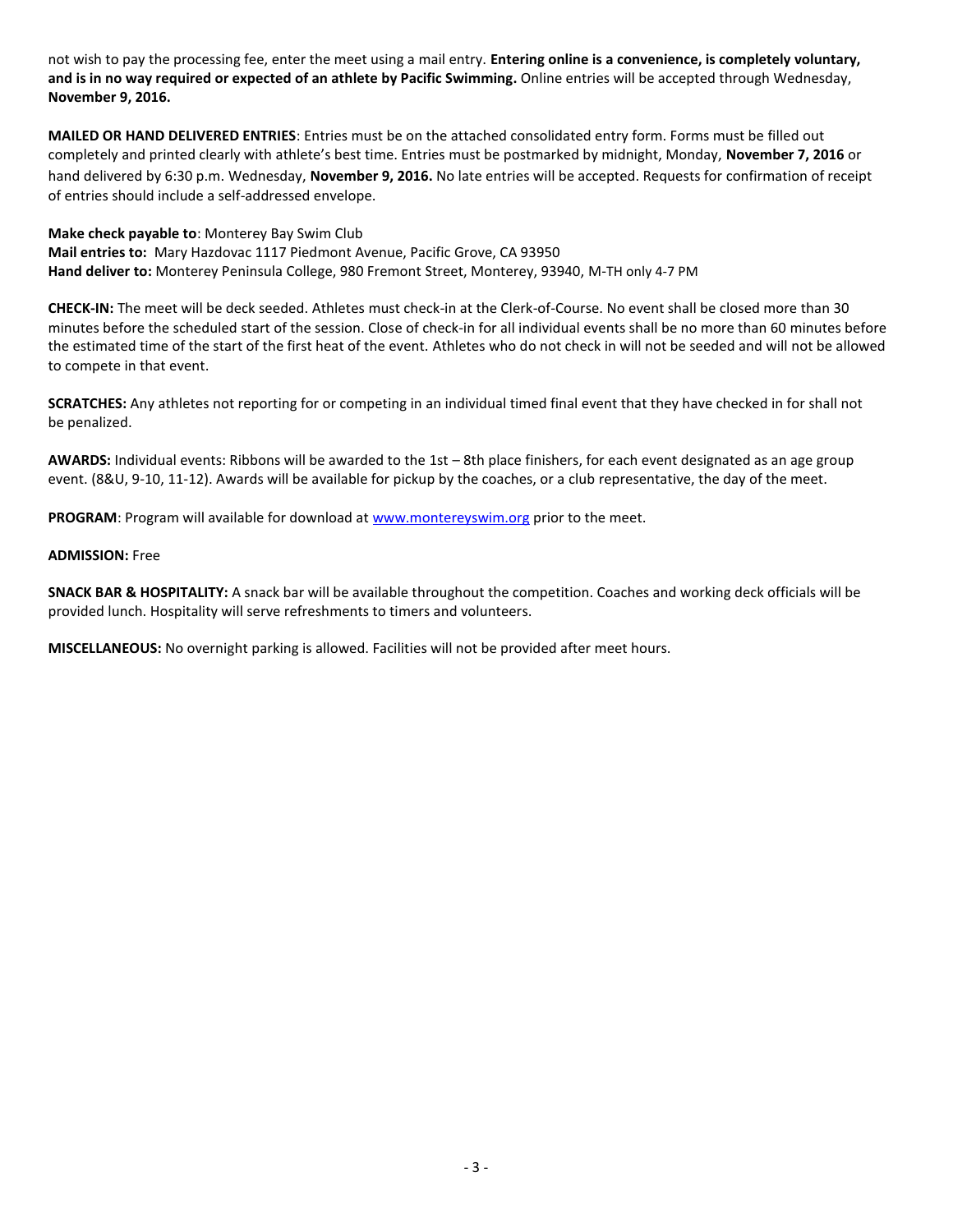# **EVENTS**

| November 18 |                  |  |  |  |  |  |  |  |
|-------------|------------------|--|--|--|--|--|--|--|
| Event #     | Event            |  |  |  |  |  |  |  |
|             | Open 200 IM      |  |  |  |  |  |  |  |
|             | Open 1650 FREE** |  |  |  |  |  |  |  |

|         | November 19          |         |         | November 20            |         |
|---------|----------------------|---------|---------|------------------------|---------|
| Event # | Event                | Event # | Event # | Event                  | Event # |
| 5.      | Open 200 Free        | 6       | 25      | 11 and over 400 IM*    | 26      |
|         | 8 - UN 25 Fly        | 8       | 27      | Open 100 Free          | 28      |
| 9       | 12 and under 50 Back | 10      | 29      | 8-UN 25 Breast         | 30      |
| 11      | 11 and over 200 Fly  | 12      | 31      | Open 100 Fly           | 32      |
| 13      | Open 50 Free         | 14      | 33      | 12 and under 50 Breast | 34      |
| 15      | Open 100 Breast      | 16      | 35      | 8 - UN 25 Free         | 36      |
| 17      | 8-UN 25 Back         | 18      | 37      | 11 and over 200 Breast | 38      |
| 19      | 11 and over 200 Back | 20      | 39      | 12 and under 50 Fly    | 40      |
| 21      | 12 and under 100 IM  | 22      | 41      | Open 100 Back          | 42      |
| 23      | Open 500 Free**      | 24      | 43      | Open 1000 Free**       | 44      |

| November 19 |                      |         |  |
|-------------|----------------------|---------|--|
| $ent$ #     | Event                | Event # |  |
| 5           | Open 200 Free        | 6       |  |
|             | 8 - UN 25 Fly        | 8       |  |
| 9           | 12 and under 50 Back | 10      |  |
|             | 11 and over 200 Fly  | 12      |  |
| L3          | Open 50 Free         | 14      |  |
| L5          | Open 100 Breast      | 16      |  |
| .7          | 8-UN 25 Back         | 18      |  |
| L9          | 11 and over 200 Back | 20      |  |
| 21          | 12 and under 100 IM  | 22      |  |
| 23.         | Open 500 Free**      | 24      |  |

\*\* Athletes entering the Open 1650, 1000, 500 Free must provide their own timers and lap counters

\*\* See time requirements for 500, 1000, 1650 Free and 400 IM in the Special Rules Section

Use the following URL to find the time standards:<http://www.pacswim.org/swim-meet-times/standards>